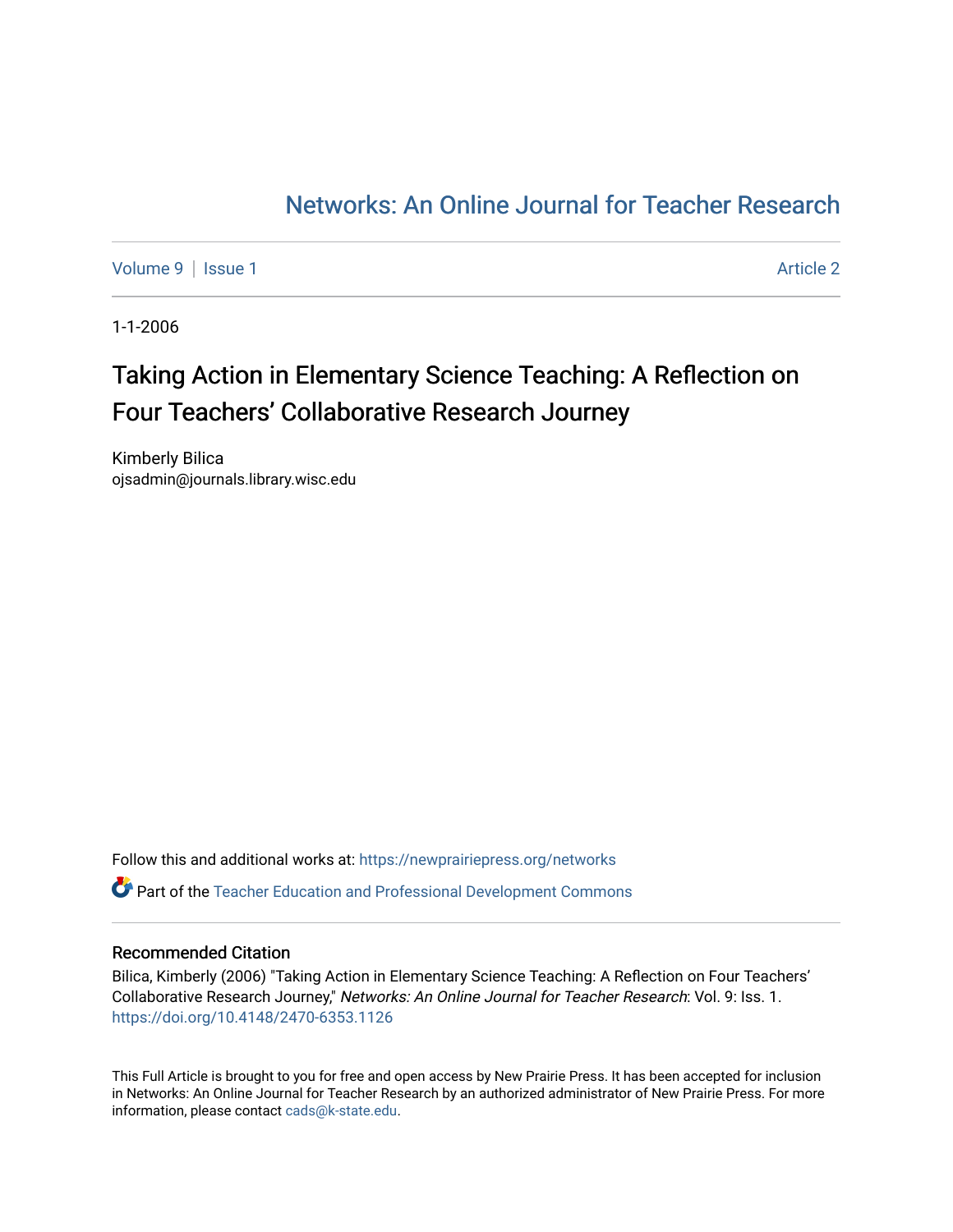

An On-line Journal for Teacher Research

# **Taking Action in Elementary Science Teaching: A Reflection on Four Teachers' Collaborative Research Journey**

# **Kimberly Bilica**

University of Texas-San Antonio

# **Introduction**

Most reforms in science curriculum and assessment surface from formal studies headed by university researchers or science organizations. The professional development that results from such studies often takes the form of short-term, decontexualized workshops for teachers. Unfortunately, we do not hear enough from teachers who systematically study the changes taking place within their own classrooms. The need for conversation on science reform is especially evident at the elementary level where, according to a national science education survey, only 25% of elementary teachers reportedly felt "very well qualified to teach science" (NSTA, 2002, p. 6). This alarmingly low percentage provides strong evidence for the need to improve elementary science teaching.

In this paper, I will provide an example of how a team of four elementary and intermediate teachers of science made substantive changes in their classrooms based upon an action research study. First, I will discuss the connection between national science teaching standards and action research as a professional development. Next, I will describe how the teachers' action research study, findings, and challenges. Last, I'll describe the impact of the teachers' activity on science teaching and learning, from a local and global perspective.

### **Standards for Effective Science Teaching**

Of all available sources on reform, the *National Science Education Standards [NSES]* (National Research Council, 1996) offers the most cohesive and relevant vision for the improvement of elementary science teaching. The *NSES* dedicates an entire chapter exclusively to standards that support the teaching of science (National Research Council, chap.3). This chapter is the first in a series of chapters on science reform, and its order of placement within the chapter sequence is not coincidental. According to the *NSES*, the Science Teaching Standards are presented first "to highlight the importance of teachers in science education" (p. 27).

The Teaching Standards focus on the relationships and interactions within classrooms and recognize that each classroom within each school has its own special needs and strengths. The *NSES* advocate for change that engages students and teachers in dynamic and interactive science experiences. Specifically, the Teaching Standards highlight the role that a teacher's enthusiasm and understanding of science has on student understanding and engagement in science.

### **Action Research as Professional Development**

The Teaching Standards advocate for more collaboration between teachers that results in critical reflections on the practice of teaching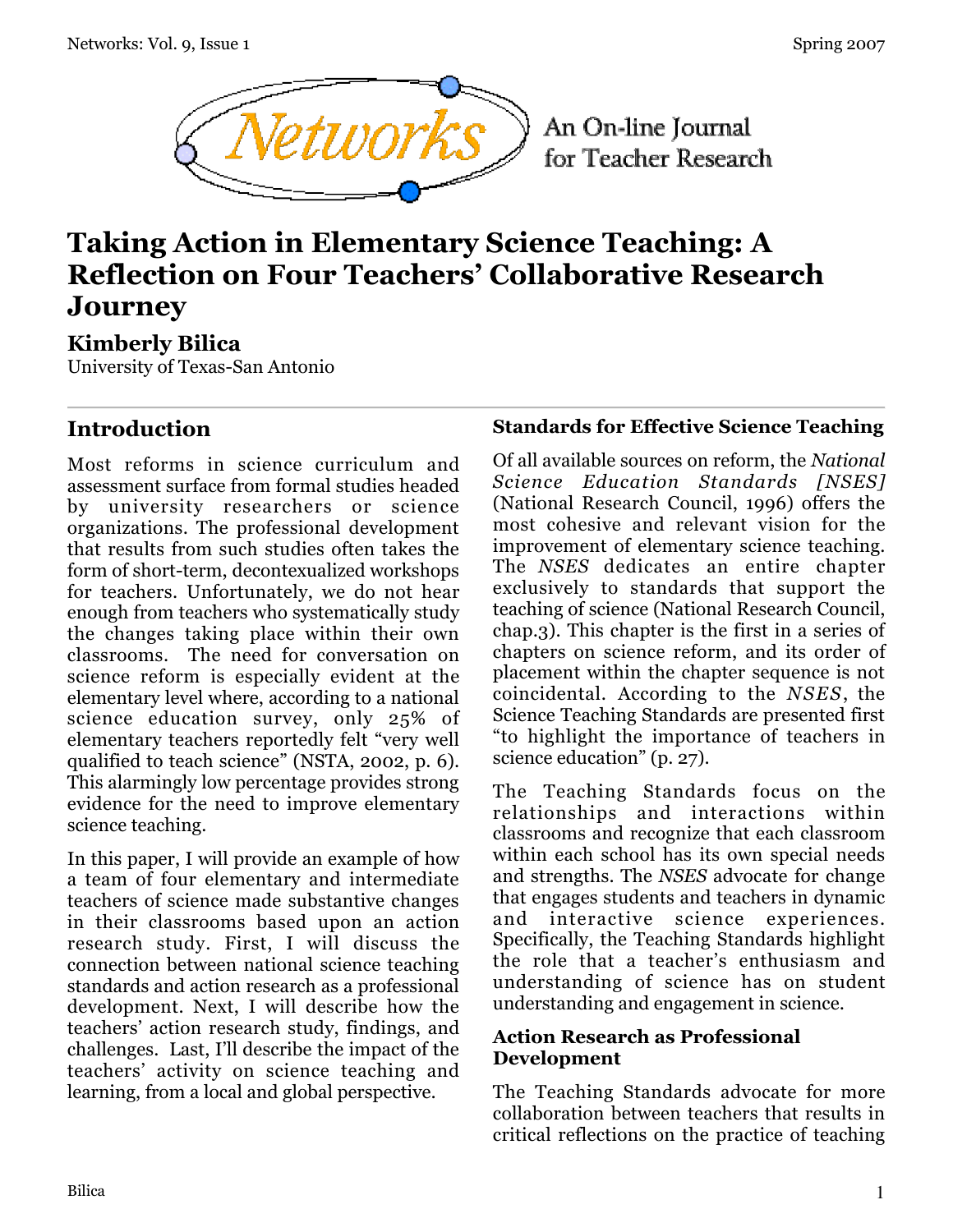science. The *NSES* states that effective teaching "requires a sophisticated set of judgments about science, students, learning, and teaching. To develop these judgments, successful teachers must have the opportunity to work with colleagues to discuss, share, and increase their knowledge" (p. 37). Action research provides a systematic, pragmatic, and accessible means for teachers to reflect upon their teaching practice. According to Meyers & Rust (2003), action research is "the essential activity of a reflective teacher and …a viable means for teachers to identify how their practice is improving student achievement" (xvi). I believe that action research is a particularly good method to examine science teaching and learning, as it applies the features of science – questioning, collecting and analyzing evidence, and drawing conclusions – to the practice of teaching.

Action research is not a panacea. In most schools, teachers are under tremendous pressure to maintain their daily teaching and professional responsibilities. Rigorous state testing and accountability exacerbates the pressure. In short, the pace of teaching leaves little time for reflection; however, teachers and school administrators can design their schoolbased strategic plan so that it includes action research as part of their professional development goals. If the school promotes collegial collaboration and empirically centered critical reflection as part of its core strategy for achievement, action research is a natural fit.

Loucks-Horsley (1999b) describes quality professional development as helping teachers to understand subject matter, learners and learning, and teaching methods, not as discrete activities, but as holistic entities within the context of schools. These contexts are as varied as the children within classrooms, so "different teachers in different contexts need different professional learning opportunities" (Loucks-Horsley, 1999a). Action research expands traditional workshop-style professional development activities to be more inclusive, collaborative, and organic to understand the teaching-learning environment.

# **The Teachers' Journey**

# **Meeting the Action Research Group**

As an assistant professor of science education, I enthusiastically encourage the teachers in our science education program to challenge their own ideas about best practices in science teaching so that they are not merely reproducing other peoples' ideas but are leading the profession into the innovative, creative, and inspired science teaching. Aware of my interest in such practices, one of my university colleagues connected me with the action research group. The connection led to an invitation from the teachers to meet with them during one of their weekly meetings.

After only one meeting with the action research group, I knew that their journey would inspire other teachers to become teacher-researchers. My challenge was to find a way to share the teachers' story with others. With my prodding, we decided to write about their action research journey. The teachers were busy with their schoolwork, so I took the initiative to write their story with and for them. Over the course of an academic year, I met with the teachers as part of their Friday afternoon gathering. During many of these meetings, we sat and discussed their experiences so that we could properly process the journey for other readers. The teachers brought their journals and shared their methods, models, and findings from their studies. The next section of this paper describes the group's story as it was relayed and written during our Friday afternoon gettogethers.

### **Context for a Learning Community: How the Teachers Met**

The four teachers involved in the group were veterans of the teaching profession with an average of 23 years of teaching experience. None of the teachers had any specific courserelated science background; however each of them had an interest in scientific inquiry as a result of their shared experience as master teachers in a local systemic change grant. The teachers had extensively read the professional literature on inquiry and on action research, and, with the assistance of local experts,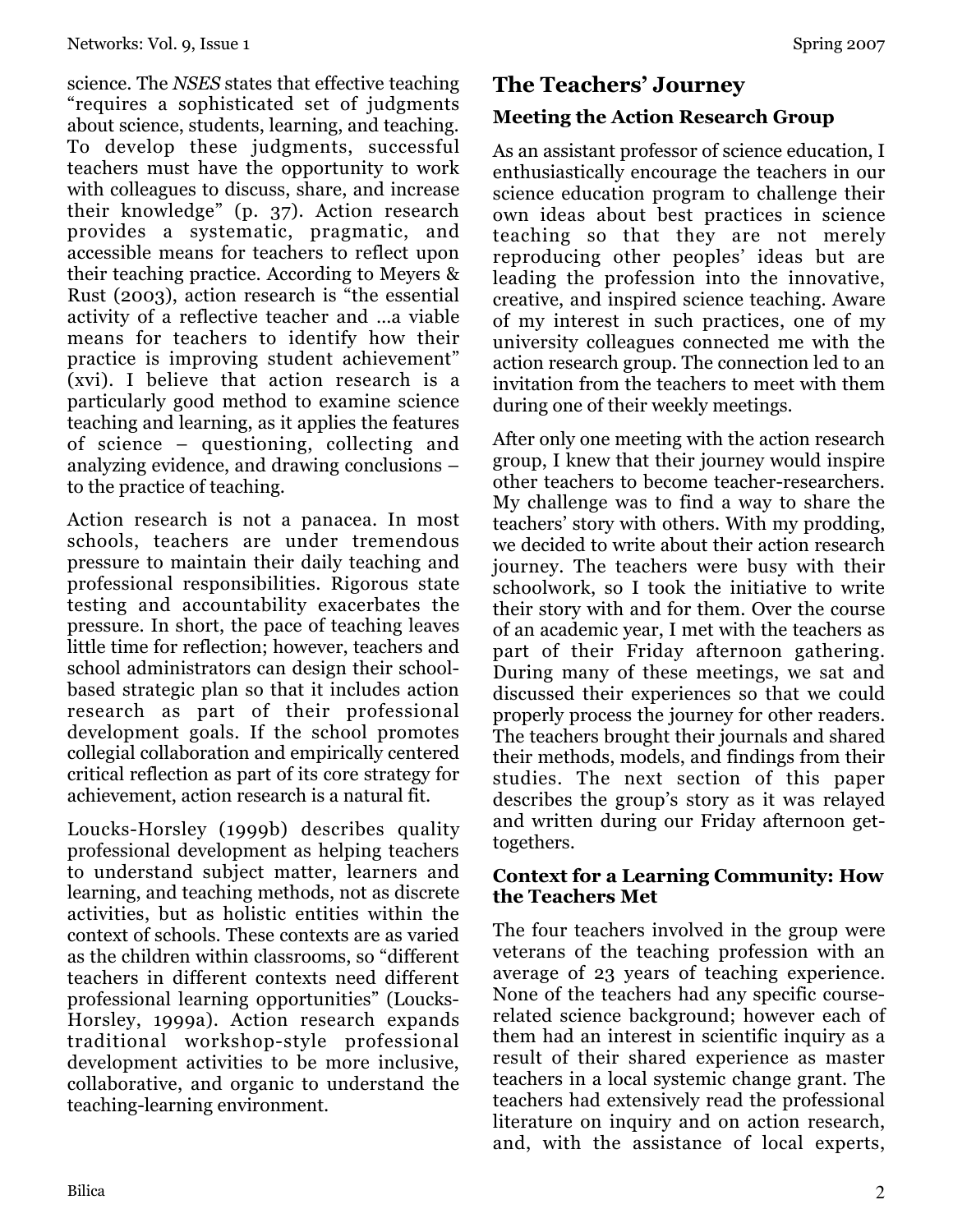designed their research study, which grew from their leadership roles in the grant. Over the period of an academic year, the teacherresearchers conducted the study in their respective classrooms and regularly shared their data, insights, and progress with one another during their Friday afternoon meetings.

The teachers' collaborative journey has its roots in the early 1990s when they were identified as master teachers and were invited to participate on a local systemic change project funded by the National Science Foundation (NSF). The goal of the funded project was to educate teachers in inquiry-based methods of science education through hands-on kits and advanced professional development. The four teachers were part of a larger group of leaders involved with planning and teaching for the NSF project.

The teachers were also full-time classroom teachers in a large, urban school district. The action research group included Norma, a program coordinator for an early childhood center; Jan, a special education resource teacher at a neighborhood school; Dianne, a 5/6th grade teacher at an arts magnet; and Judy, a Pre-K/K Montessori teacher. The teacher group represented four different schools and several different grade levels, but one important and binding commonality held them together: they were all interested in teaching and learning through inquiry.

As the teachers met with one another on a regular basis to work on the NSF project, their personal relationship grew. They shared questions and concerns about their classroom experiences, and they looked to one another for collegiality and intellectual stimulation. What they found through their conversations was that they had quite a few hunches about classroom practices, but they did not have any way to actually *know* if their hunches led to results. They wanted to identify a vehicle to systematically examine their hunches.

# **How Action Research Found Them**

The vehicle surfaced when one of the teachers, Judy, was introduced to action research through a project with her student teacher.

The student teacher was required to conduct a small action research study as part of a university course requirement, and Judy discovered that action research could provide a means to explore her own classroom hunches. With support from the NSF project administrators, the action research group formed and they began reading about action research, as they sought models to structure their journey.

As the teacher group studied action research, they recognizedd that action research could provide them with exactly what they wanted: a way to determine if their hunches about teaching science were correct. The group wanted to maintain a close connection between their research studies, their work with the NSF project, and their interests as classroom teachers; therefore, they collectively decided upon two guidelines for their study. First, they wanted to use authentic objects to stimulate student inquiry. Second, they wanted to write one common research question that could be studied in each of their very different teaching situations.

The first guideline, the wish to study inquiry with authentic objects, directly related to the work that the teachers performed as master teachers on the NSF grant. Authentic objects, as defined by the teachers, are the items that students find in the real world as opposed to models or representations that only imitate the real world items. The use of authentic objects was a natural extension of the NSF project because the teachers used real objects such as bones, feathers, and pelts in the professional development courses and kits designed for the grant. The action research teachers noted that authentic objects stimulated many questions for the teachers involved in the NSF project; they wondered if the objects could inspire their students to also ask questions. The teachers all agreed that inquiry through the use of authentic objects would be the focus of their action research project.

The second guideline for the project was to formulate a common question that they could each member could apply in their respective classrooms. By studying a common question,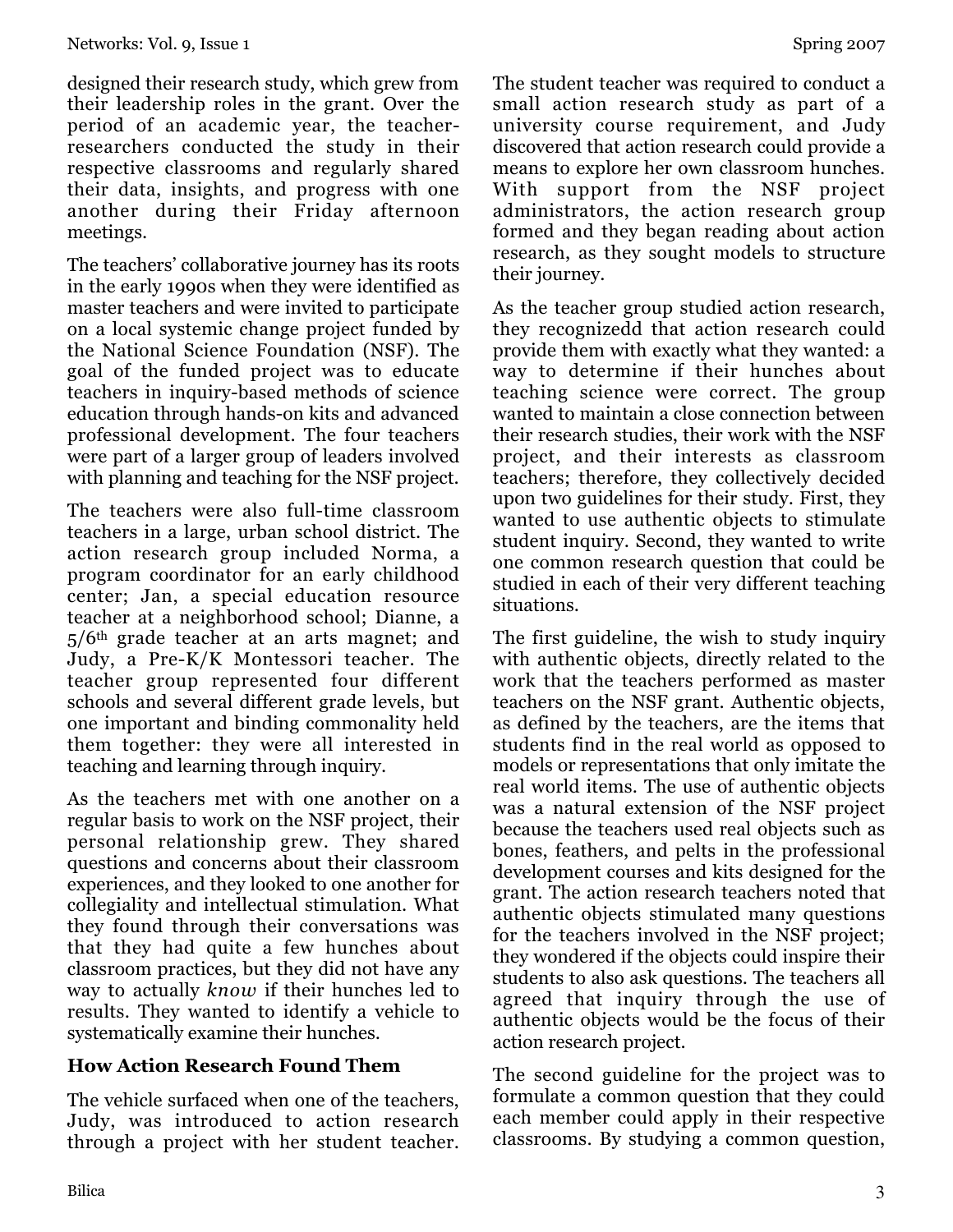they could take advantage of their common interests but still pursue those interests within their own classrooms, attending to the specific needs and abilities of their students. Because the teachers' classrooms – students, subject matter emphases, and grade levels - differed so markedly, the common question would provide them with common ground.

### **Deciding upon the question to study**

Having established the guidelines for the study, the group then had to write their research question. From their reading on research methods, the teachers knew that their research question was one of the most important decisions for their study, as it would be the driving element in their data collection and analysis. However, the quest to formulate a good research question proved difficult.

The teachers developed several questions on their own, carefully considered each of them, but had some difficulty isolating one specific research question that met the demands of research and incorporated the guidelines that the group had established for themselves. After several weeks of frustrating attempts to write their question, they realized that they needed some expert assistance. The teachers found that expertise in a local high school principal who had also was an expert on action research (Battaglia, 1997). With Dr. Battaglia's mentorship, the teachers, through much more discussion and deliberation, were able to identify a question. They decided to ask: "In what ways might I promote inquiry using authentic objects as elements of surprise?"

### **Identifying an Action Research Model**

Dr. Battaglia guided the group through the question-development process, but she also taught the teachers that the research question is only one step in designing an action research study. Because research demands systematic and purposeful planning, the group needed a research model or what they called a roadmap for their journey. With Dr. Battaglia's help, the group decided to use the Action Research Spiral Model (Kemmis & McTaggart, 1988) to structure their action research. The AR Spiral Model is an iterative, ongoing, reflective action research model with several distinct phases (Figure 1).

#### Figure 1

### The Action Research Spiral<sup>8</sup>



Over the course of the group's yearlong study, the teachers moved through several iterations of the AR Spiral Model. The model is not something that tethered the action research; rather, it sequenced the experience so that as the teachers became more deeply involved in data collection and analysis, planning, and revisiting the study naturally flowed from the model. The model did not rigidly determine the flow, but the model buoyed the experience so that the teachers were able to describe their journey from its beginning to its eventual close.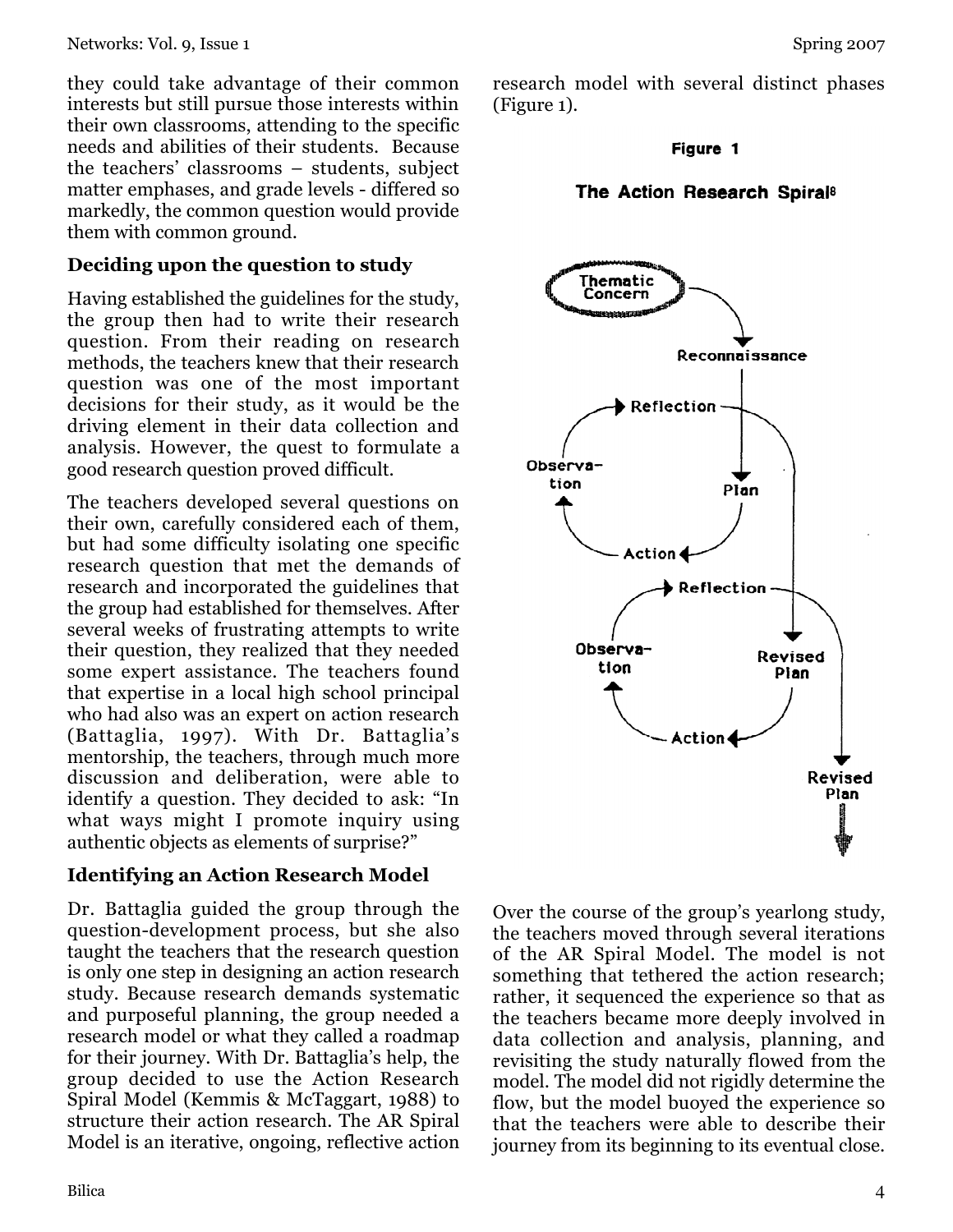In the end, the model provided initial scaffolding for their experience, but as the teachers moved more deeply into their study, asking serially more focused questions, the faded from the forefront of their activity.

### **Data Collection & Analysis**

Like any other research project, the study required the collection of substantial amounts of data. For this, the teachers relied heavily upon the use of journals. The teachers had been using journals to record ideas as they related to their work with the NSF project. Now, with the action research project, their journals' value expanded. The teachers used the pre-bound composition books to record data so that their data could be kept in an orderly space that was sequentially bound. The data took the form of written observations and reflections during class, after class, or during the regular Friday afternoon meetings. The data included student responses to the skulls and other authentic objects, student quotes, and the teacher's personal reflections. In much the same way that scientific researchers use laboratory journals, the teachers' journals contained a cohesive record of evidence related to their research journey.

The teachers did not follow any prescribed format for the analysis of their data; however, they did meet on a weekly basis to share their data, discuss the meaning, compare their students' reactions, and to digest the meaning of the data. Therefore, their analysis was authentic and closely related to their professional practice. The teachers discovered whether their hunches led to expected results or new questions.

# **Results of the Study**

From my interpretation of their work together, the teachers made three iterations through the action research spiral (Figure 1). The first iteration, called *reconnaissance* provided them with insights that defined the next iteration. At each turn, the teachers made new insights into their original research question, devised strategies, and shared the outcome of their strategies in their weekly group meeting. The

### **The first spiral: Teaching children that "It's okay to wonder."**

The teachers started their action research project by conducting a reconnaissance study. A reconnaissance is defined by Merriam Webster's Online Dictionary as a "preliminary survey to gain information" (Merriam-Webster, 2005), and in the case of the teachers' action research, the reconnaissance gave them the chance to gather baseline data for future action. The reconnaissance plan was based upon the shared research question; it required teachers to place a real mammal skull somewhere in their classrooms and allow the students to explore the object on their own without any provocation.

Following the reconnaissance portion of their study, the teachers recognized that their particular classroom routines and procedures influenced students' abilities to engage in inquiry. The teachers had hoped that by placing the skulls in the classroom without any fanfare, the students would show some spontaneous excitement about the object. The teachers were surprised to find that some of their students had unexpected reactions to the mammal skulls.

Jan, a special education resource teacher, placed a skull in her classroom during reconnaissance and was surprised when her students completely ignored the skull. She had hoped that her resource room students would find this object fascinating, and they would be drawn to it immediately. This did not seem to be the case. Jan realized that because her students had a routine to follow every time they entered the classroom (attendance, and so on), they needed her permission to deviate from their routine.

Jan decided to ask students questions in order to permit them to engage with the authentic object. She asked the students, "What do you notice? What do you think about it? What do you want to know?" By asking these questions, Jan invited the students into the inquiry process, and they were full of questions and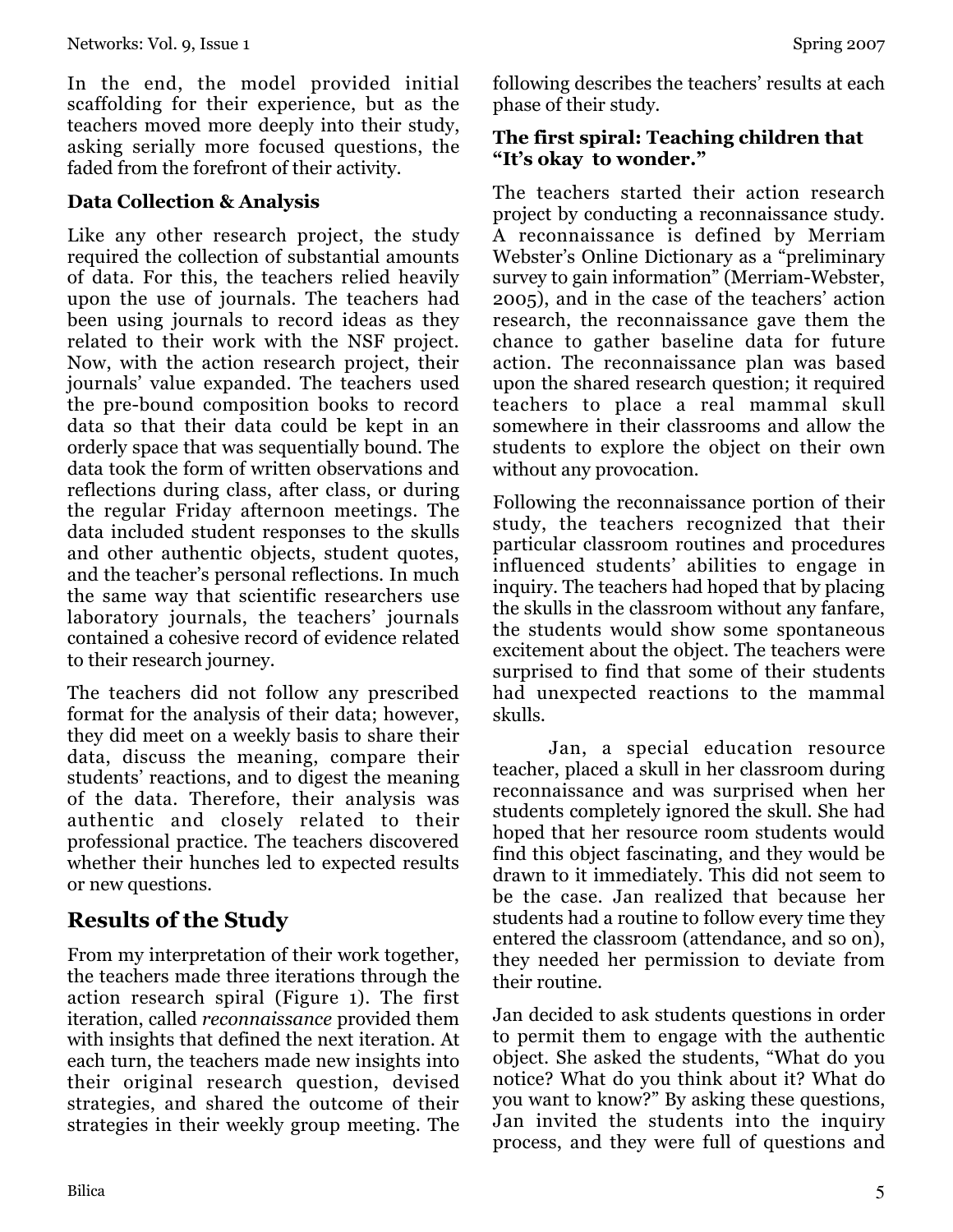observations. Jan learned an important lesson from her reconnaissance: that by asking a few inviting questions, she was able to give her students permission to participate in the inquiry. Jan said, "I had to let them know that it is okay to wonder."

Dianne, a grades 5/6 teacher in a magnet program, also had an important realization during her reconnaissance study. She found out that her students had been taught to be skeptical of spontaneous learning events. Like her research colleagues, Dianne placed the skull in her classroom and anticipated many questions from her students. The children did have questions, but they were not the kind of questions that Dianne had expected. Dianne described the students' questions as having the purpose of deciphering her intentions for bringing the skull to their classroom. The students were convinced that Dianne had ulterior motives for bringing the skull to class. For example, some of the students asked if the skull (of a small mammal with large teeth) might have something to do with Groundhog Day because is was February.

Dianne realized that the natural curiosity that we expect of young children had been tempered by a school culture that teaches children to figure out what the teacher wants or what the activity is supposed to mean. The students had come to believe that every lesson has a single, simple answer, and it was their job to get that answer right away. Dianne had to teach her savvy students how to re-engage their own curiosity and to explore the object with a fresh and open mind.

### **The second spiral: Powerful questions/powerful thinking**

Dianne and Jan's reconnaissance experiences, among others, helped lead their action research into the next iteration of the Action Research Spiral. The reconnaissance phase offered insight into the role of inquiry in a classroom, and it heightened the teachers' awareness of the need to teach children how to openly examine, explore, question, and share their ideas. For the next phase of their action research study, the teacher-researchers refined their question, localizing on their own teaching practices. Their revised research question was, "How can we help children to engage freely in inquiry with authentic objects?"

The move from a traditional classroom setting, where the teacher asks the questions and the students supplies the answer, to an inquiry classroom, where the questions come from student explorations can be quite difficult. Based upon the data collected in the reconnaissance phase of their journey, the teachers noted that children typically ask simple questions, such as "Is it real?" or "Is it a dinosaur?" These types of questions are closedended, simple requests for information. The teachers realized that they had to find a way to encourage the children to ask different types of questions. They called these new questions *powerful* because they are based in wonderment and reveal children's understanding of an object.

 In order to become better inquiry teachers, the action research group had to develop a strategy to elicit powerful questions from their students. They found that by asking open-ended questions, the students supplied rich responses, which helped them to better understand what students thought about objects. Some of the open-ended questions that the teacher research group used in the second iteration of their study were:

- What do you see?
- What do you think about these objects?
- Tell me about them.
- Draw one.

Is there one object that you would like to find out more about?

The teachers noted that they need to learn to ask *powerful questions* as part of their own teaching. According to the teachers, powerful questions in teaching are questions that are investigable and promote inquiry. The teachers learned to recognize when they were asking powerful questions and how these questions led to students' abilities to ask their own powerful questions.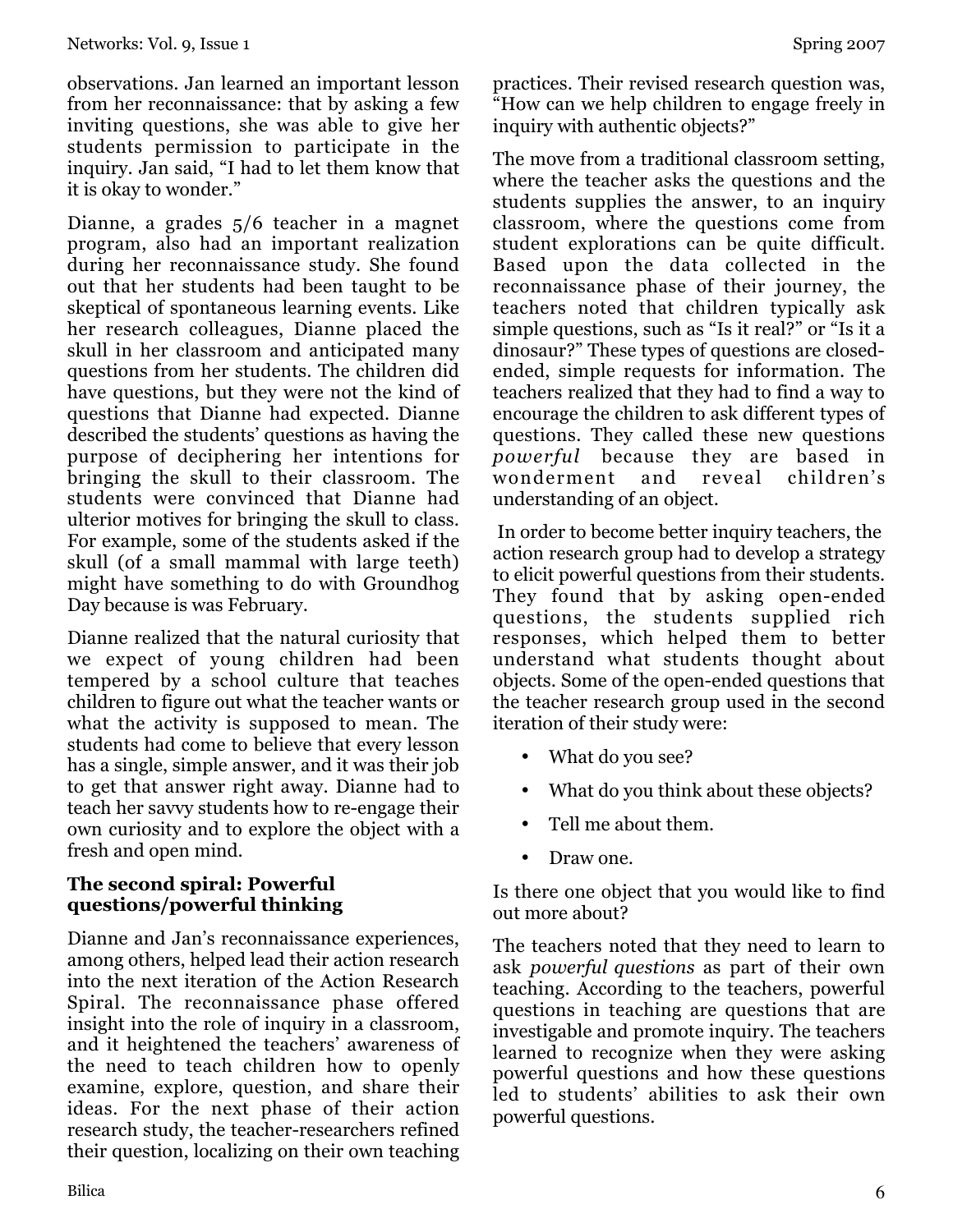As a program coordinator for a pre-K center, Norma included several of her pre-K teachers in their study of children's questions. Norma found that the teachers who were using inquiry with authentic objects were excited about their students' growing ability to ask powerful questions – and their own ability to recognize these types of questions in their own talk. With the teachers' new understanding of powerful questions, Norma saw an increase in the number of teachers who were creating new learning environments that engrossed children in an explorations that led to powerful questions.

### **The third spiral: Shedding the role of All Powerful Giver of Information**

When the teachers first began their action research journey, they were focused on what they could learn about how their students respond to inquiry. By the third iteration of their study, they found themselves rethinking their own roles in their classrooms. In traditional, teacher-centered classrooms, the teacher is the authority or as the group explained the "All Powerful Giver of Information." The teacher does most of the talking and the students do the listening. The teacher's role changes when the students learn to engage in their own inquiries. In an inquiry classroom, the students ask the questions, and the teacher must become a better listener and observer.

Judy, a pre-K/K Montessori classroom teacher shared how her thoughts changed when she shifted from activities that reflect teachercentered perspectives to activities that reflected child-centered perspectives. She taught herself to notice when her students asked similar questions about the authentic objects in her classroom; she also started to listen when the same question re-emerged during classroom investigations. When she saw that the kids' questions were leading in a certain direction, she could facilitate their inquiry so that the children were guided toward an answer. By listening to the children's conversations with one another during investigations, she could encourage them into deeper investigations by merely supplying the appropriate tools at teachable moments rather than trying to script false experiences for children to blindly follow.

In one instance, Judy heard her students asking questions about the details of a skull that she had placed in the classroom. Hearing their conversation, as unobtrusively as possible, Judy gathered some magnifying glasses and rulers and placed them near the skull for the students to use. By listening, she was able to provide the tools that the students needed to continue their quest without interrupting their exploration.

As a result of this third iteration in their action research study, the teachers learned to trust their students to ask the right questions at the right time. By listening and observing the students as they engaged in inquiry, the teachers were able to help students develop their own understanding of science in a way that fit their specific learning needs. Listening to the conversations between students was as important to the inquiry process as the dialogue between students and teachers.

# **Summary of Study: I Used to Think and Now I Know**

As veteran teachers, the action research group described the process of action research as "both humbling and professionally challenging." They learned about teaching scientific inquiry with authentic objects, their students' responses to inquiry, and the contexts that framed these experiences. They learned as much, if not more, about their own teaching beliefs and philosophies. The teachers summed up their thoughts on action research as follows: "We hope that other teachers are inspired to begin their own action research journey that will certainly help to turn their own powerful questions into classroom action."

### **Discussion**

The teachers' research experience directly influenced their own teaching practice, and I contend that the importance of these experiences extends far beyond the walls of the four teachers' classrooms. Their project has important implications for all of us who are involved in the improvement of science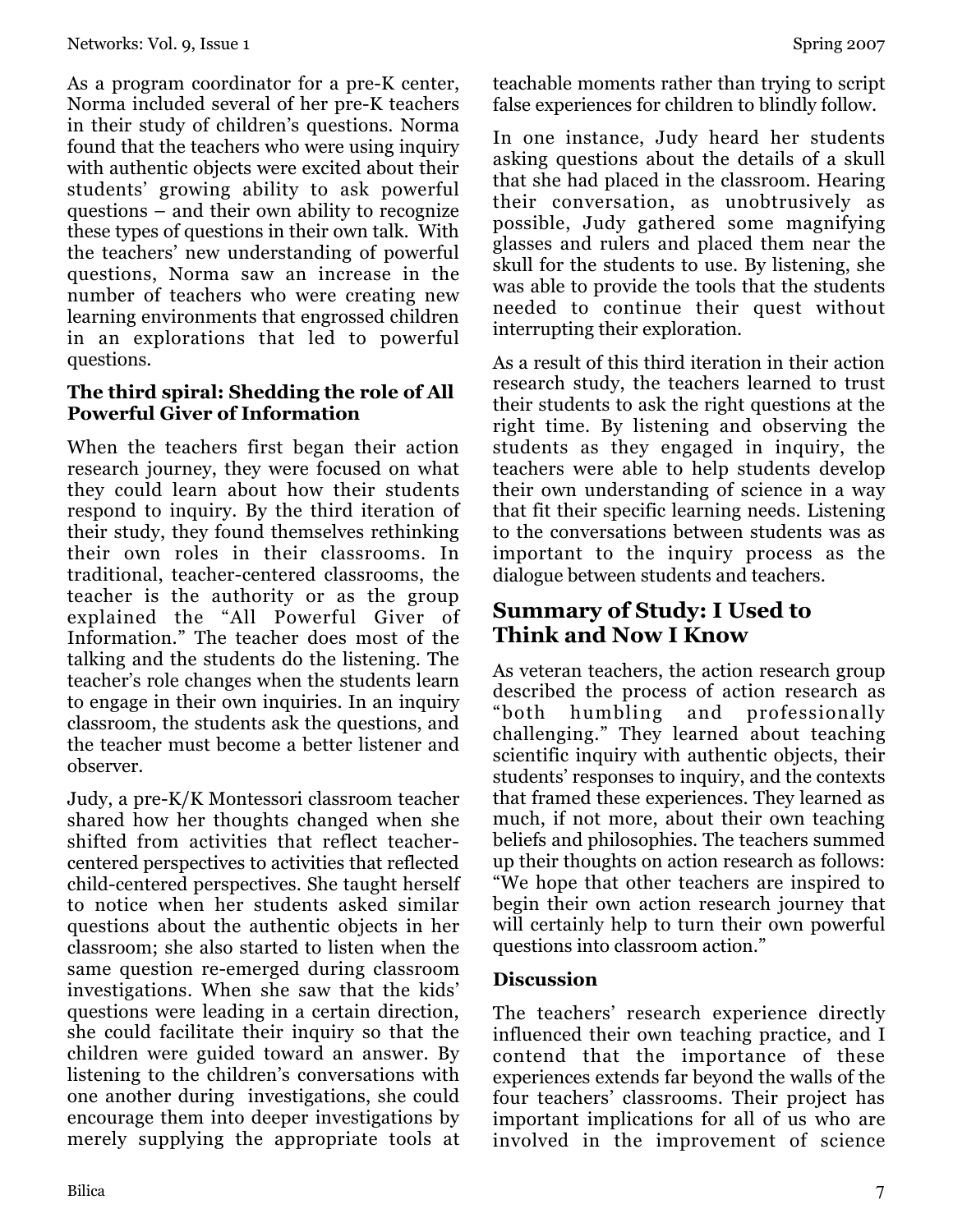teaching. The action research teachers showed that, given the opportunity, teachers can use scientific inquiry both as a means to teach our students about science and as a vehicle to improve our own science teaching practice. Possibly without realizing what they had accomplished, these four teachers had transformed the vision of the *National Science Education Standards* into reality. Through their action research project, they were able to illustrate how their own systematic questioning had real and credible effects on science teaching and learning.

The teachers also came to their own, deeper understanding about themselves as teachers of science; their description of personal transformation impressed me as one of the most important effects of their work together. The action research group helped me to see how science teaching can be radically improved thorough the direct action of teachers who take risks, ask themselves questions, and recognize the value of research. I would like to highlight three themes that surfaced. These teachers are individuals who learned to (a) take risks in their practice, (b) become reflectively critical of their own teaching, and (c) use inquiry as a method to learn more about their own teaching as well as a method to engage students in science. The teachers truly challenged the traditions of the teaching profession in ways that led them to reshape and redefine what it means to be a good teacher of science.

# **Taking Risks**

Change, by its very nature, can be a process rife with risk. In the case of the action research group, the teachers had to overcome cultural barriers inherent to the teaching profession. Before embarking on their study, the teachers had to reconcile their desire to learn their practice with the unspoken barrier that precludes teachers from asking questions about teaching. Barth (1990) describes this dilemma as a crisis of competition, in which no teacher can be seen as more expert than another and in which questioning one's practice is considered professionally damaging. Such a cultural tradition flies in the face of an underlying tenet of teaching: to instill a life-long love for

learning. The teachers involved in the action research project modeled their vision for how teaching can be enriched by active questioning and reflection. Their work demonstrates the value of life long learning.

A related risk emerges from the culture of autonomy and isolation in teaching. Marsh (1999) speaks of this isolation: "The teacher does her most important work – the development of pedagogical style and curriculum – alone, without validation or insight from peers or superiors" (p. 186). In order to participate in their action research, the teachers had to develop a community that could overcome the force of autonomy present in school culture. Their participation in the professional development courses outside of the classroom likely contributed to their ability to develop a strong community.

The four teachers developed strong collegial relationships that were characterized by friendship as well as intellectual networking. The four aptly refered to themselves as their own, personal learning community. The fact that the four teachers knew one another through the NSF grant and were actively engaged in professional leadership activities outside of their regular school responsibilities likely had a tremendous impact on their growth as an action research team. As stated earlier, one of the obstacles that teachers face when considering action research is time. Because the teachers were already meeting regularly and valued their conversations about matters within and beyond their own classrooms, the context for the study was already set. Further, they were comfortable sharing with one another, as they regularly confronted challenging questions. Collaboration defined the teachers' experience; they found that sharing produced even more insights about their pedagogical practices, and they were able to see the similarities and differences between their students, classroom practices, and personal teaching beliefs.

# **Reflecting on One's Practice**

The teachers involved in the action research project were expert teachers who knew the field of teaching, knew students, and knew schools.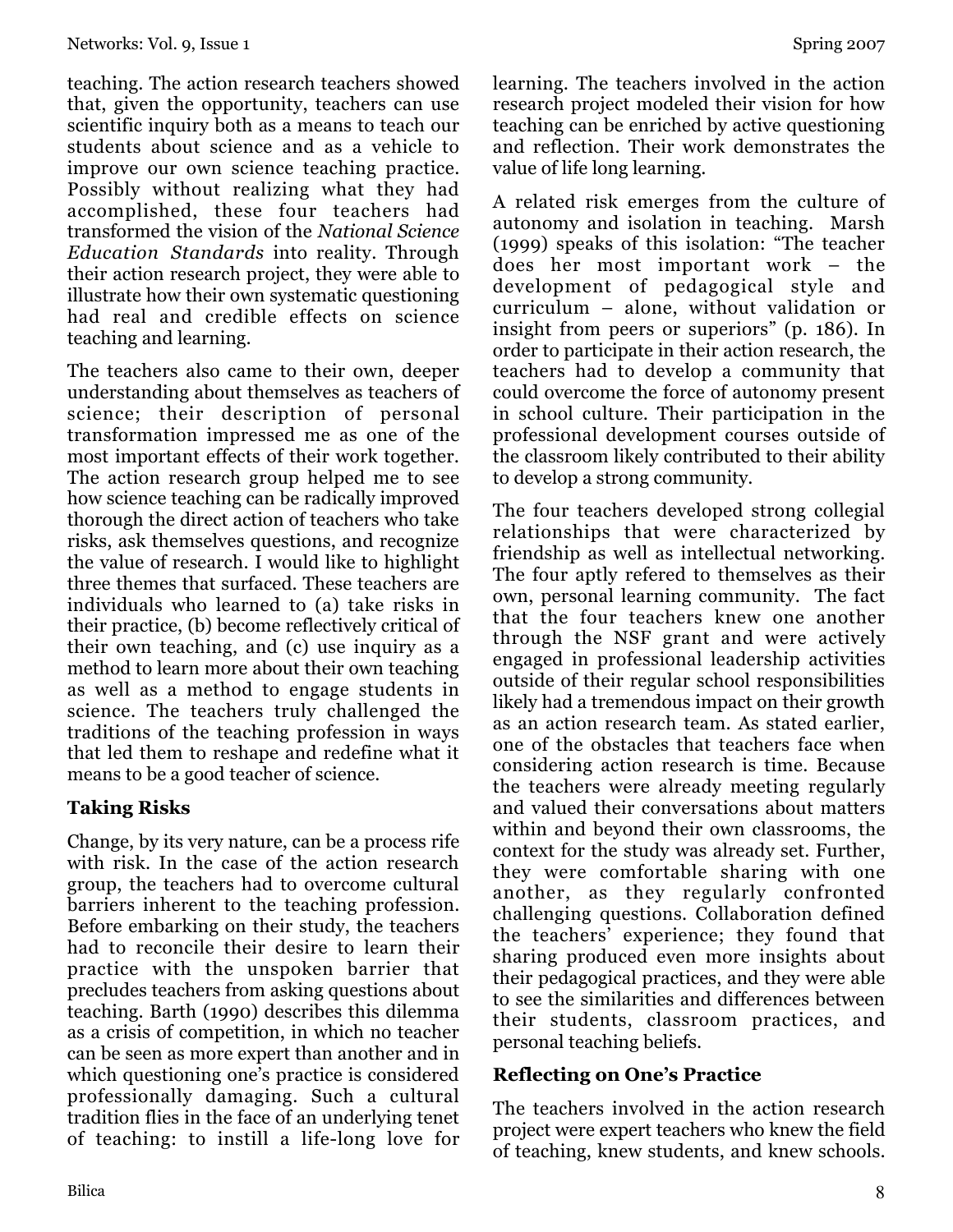All four were master teachers who had important leadership roles and were represented within their school district. Yet, these teachers were forthcoming enough to recognize that they could learn *more* about their teaching practice. The teachers clearly demonstrated how their action research required them to think deeply and to critically reflect upon their own teaching. In their description of their interest in action research, the teachers stated that they wanted to "go beyond the talk" and to "take action" in their classrooms. Such a deep examination into one's teaching, regardless of the potential risk, is the type of reflective practice promoted by the *National Science Education Standards*. The teachers in the action research study were so curious about the use of scientific inquiry that they were willing to examine themselves – and their students - through a metaphorical magnifying glass.

As a vital part of their study, the teachers reached into professional literature on teaching and learning. In doing so, they reaffirmed that teaching is an intellectual activity. When I first met them, they shared several books and articles that had influenced their thinking. These resources included a multitude of research articles and several books, such as *Nurturing Inquiry* (Pearce, 1999), *Primary Science: Taking the Plunge* (Harlen, 2001), and *Science Notebooks: Writing About Inquiry* (Campbell & Fulton, 2003). The literature fed their research and fueled their action research journey, and I admit that I regularly incorporate bits of this literature into my own teaching and research.

### **Using Science to Improve Science Teaching**

Often considered a peripheral content area in elementary grades, science holds a low post in the hierarchy of pre-K-6 curricular structure. This phenomenon is exacerbated by the current trend to make elementary teachers accountable for basic math and reading skills to the disregard of other disciplines, such as science, social studies, and the arts. These action research teachers bridged this chasm by including science as an integral part of their interdisciplinary lessons.

The *National Science Education Standards* highlight how a teacher's prior perception of science as a subject directly influences their actions in the classroom. The action research teachers illustrated how science can be taught in a manner that reflects the standards-based vision and at the same time supports other subject areas. For example, Judy's pre-k class produced a play about their inquiry experiences with the authentic objects. The ability to draw interdisciplinary connections between science, the arts, and writing reflects Judy's understanding of science as a integral part of a child's learning experience.

The *National Science Education Standards* also advocate for a more authentic, engaging science experience for all students – and for teachers. According to the standards, "Teachers are models for the students they teach. A teacher who engages in inquiry with students models the skills needed for inquiry. Teachers who exhibit enthusiasm and interest and who speak to the power and beauty of scientific understanding instill in their students some of those same attitudes toward science" (NRC, 1996, p. 37). The action research process that the teachers modeled the value of authentic inquiry by planning engaging inquiry lessons using authentic objects and by participating in those inquiries with their students. However, the action research teachers also took inquiry to a higher level. They used inquiry to enhance their own professional growth.

Clearly, one of the most striking features of the teachers' action research project was that the teachers used inquiry to meta-analyze the effectiveness of their teaching. In other words, the teachers "walked the talk" of scientific inquiry by engaging in their own action research. Although it is unlikely that their students were immediately aware of the action research, the students benefited from the understanding that each teacher gleaned from their own action research project. The teachers developed a more holistic understanding of the value of questioning and data gathering, and